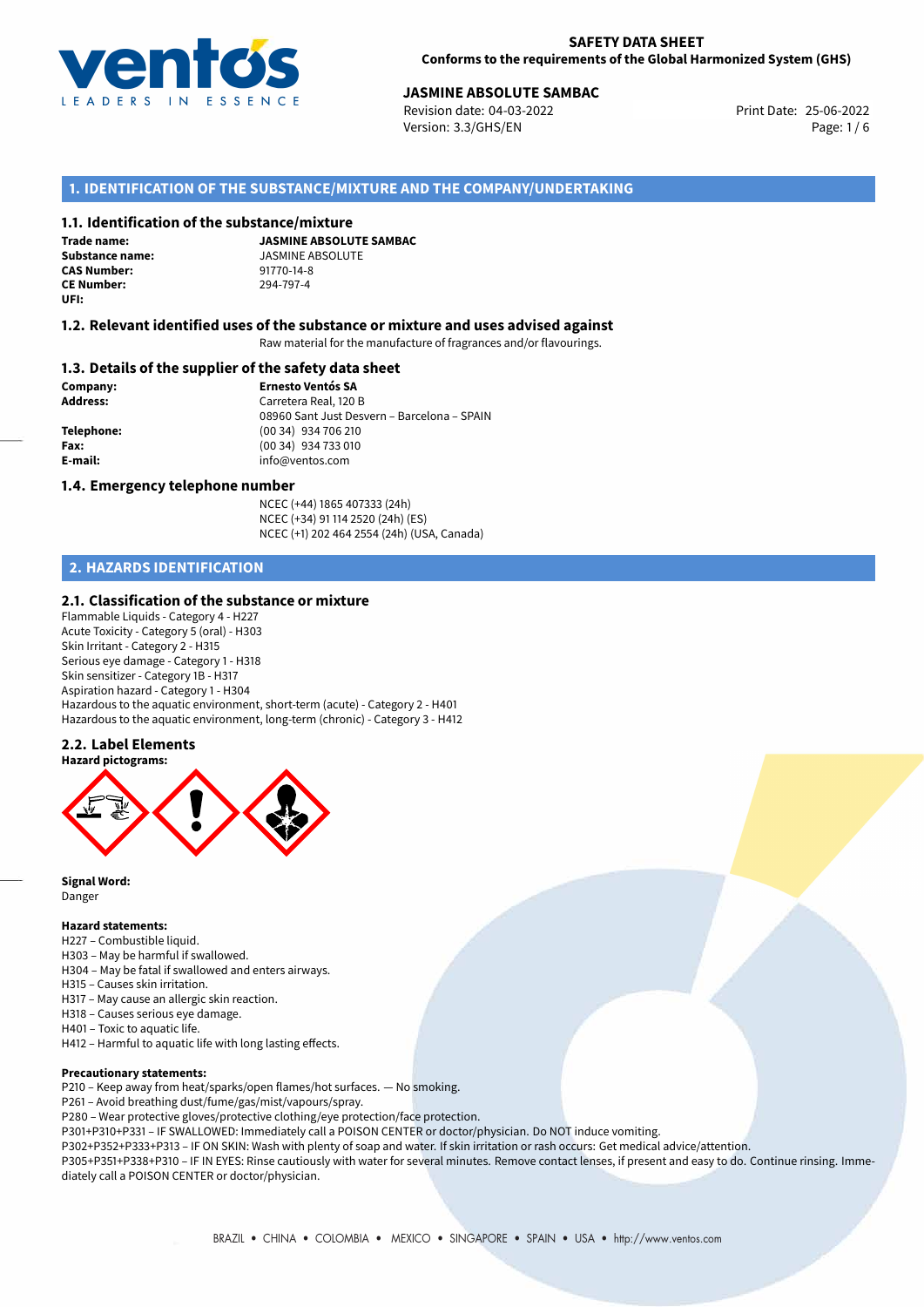

## **SAFETY DATA SHEET Conforms to the requirements of the Global Harmonized System (GHS)**

# **JASMINE ABSOLUTE SAMBAC**<br>
Revision date: 04-03-2022<br> **Print Date: 25-06-2022**

Revision date: 04-03-2022 Version: 3.3/GHS/EN Page: 2 / 6

## **2.3. Other hazards**

No Information available

## **3. COMPOSITION/INFORMATION ON INGREDIENTS**

## **3.1. Substances**

CAS number: 91770-14-8<br>EC number: 294-797-4 EC number:

Chemical name: JASMINE ABSOLUTE

## **Hazardous constituents:**

| <b>Chemical Name</b>   | % (w/w)        | <b>CAS No</b><br><b>EC No</b> | <b>Classification according to GHS</b>                                                                                                                                                                                                                                               |  |
|------------------------|----------------|-------------------------------|--------------------------------------------------------------------------------------------------------------------------------------------------------------------------------------------------------------------------------------------------------------------------------------|--|
| <b>BETA-FARNESENE</b>  | $>10$ ; < 25   | 18794-84-8<br>242-582-0       | Skin Irritant - Category 3 - H316<br>Aspiration hazard - Category 1 - H304                                                                                                                                                                                                           |  |
| <b>BENZYL ALCOHOL</b>  | $>10$ ; $<$ 25 | $100 - 51 - 6$<br>202-859-9   | Acute Toxicity - Category 4 (oral) - H302<br>Acute Toxicity - Category 5 (dermal) - H313<br>Eye Irritant - Category 2 - H319                                                                                                                                                         |  |
| <b>BENZYL ACETATE</b>  | $>10$ ; $<$ 25 | 140-11-4<br>205-399-7         | Acute Toxicity - Category 5 (oral) - H303<br>Hazardous to the aquatic environment, short-term (acute) - Category 2 - H401<br>Hazardous to the aquatic environment, long-term (chronic) - Category 3 - H412                                                                           |  |
| LINALOOL               | $\geq$ 10; <25 | 78-70-6<br>201-134-4          | Flammable Liquids - Category 4 - H227<br>Acute Toxicity - Category 5 (oral) - H303<br>Skin Irritant - Category 2 - H315<br>Eye Irritant - Category 2A - H319<br>Skin sensitizer - Category 1B - H317<br>Hazardous to the aquatic environment, short-term (acute) - Category 3 - H402 |  |
| METHYL ANTHRANILATE    | $>1$ ; $<$ 10  | 134-20-3<br>205-132-4         | Acute Toxicity - Category 5 (oral) - H303<br>Skin Irritant - Category 3 - H316<br>Eye Irritant - Category 2A - H319<br>Hazardous to the aquatic environment, short-term (acute) - Category 2 - H401                                                                                  |  |
| CIS-3-HEXENYL BENZOATE | $>1$ ; <10     | 25152-85-6<br>246-669-4       | Skin sensitizer - Category 1B - H317<br>Hazardous to the aquatic environment, short-term (acute) - Category 2 - H401<br>Hazardous to the aquatic environment, long-term (chronic) - Category 2 - H411                                                                                |  |
| 2,3-BENZOPYRROLE       | $>1$ ; $<$ 10  | 120-72-9<br>204-420-7         | Acute Toxicity - Category 3 (dermal) - H311<br>Acute Toxicity - Category 4 (oral) - H302<br>Serious eye damage - Category 1 - H318<br>Hazardous to the aquatic environment, short-term (acute) - Category 2 - H401                                                                   |  |
| PHENYL ETHYL ALCOHOL   | $\geq$ 1; <10  | $60-12-8$<br>200-456-2        | Acute Toxicity - Category 4 (oral) - H302<br>Acute Toxicity - Category 5 (dermal) - H313<br>Skin Irritant - Category 3 - H316<br>Eye Irritant - Category 2A - H319                                                                                                                   |  |
| <b>ETHANOL</b>         | $\geq$ 1; <10  | $64-17-5$<br>200-578-6        | Flammable Liquids - Category 2 - H225<br>Eye Irritant - Category 2A - H319                                                                                                                                                                                                           |  |
| <b>BENZYL BENZOATE</b> | $>1$ ; <10     | $120 - 51 - 4$<br>204-402-9   | Acute Toxicity - Category 4 (oral) - H302<br>Acute Toxicity - Category 5 (dermal) - H313<br>Hazardous to the aquatic environment, short-term (acute) - Category 1 - H400<br>Hazardous to the aquatic environment, long-term (chronic) - Category 2 - H411                            |  |

[See the full text of the hazard statements in section 16.](#page-4-0)

## **3.2. Mixtures**

Not applicable.

## **4. FIRST-AID MEASURES**

## **4.1. Description of necessary first aid measures**

| Ingestion:    | Rinse mouth with water.<br>Obtain medical advice.                                                                     |
|---------------|-----------------------------------------------------------------------------------------------------------------------|
|               | Keep at rest. Do not induce vomiting.                                                                                 |
| Eye contact:  | In case of contact with eyes, rinse immediately with plenty of water for at least 15 minutes and seek medical advice. |
| Inhalation:   | Remove person to fresh air and keep at rest.                                                                          |
|               | Seek immediate medical advice.                                                                                        |
| Skin contact: | Take off immediately all contaminated clothing.                                                                       |
|               | Thoroughly wash affected skin with soap and water.                                                                    |
|               | Seek medical attention if symptoms persist.                                                                           |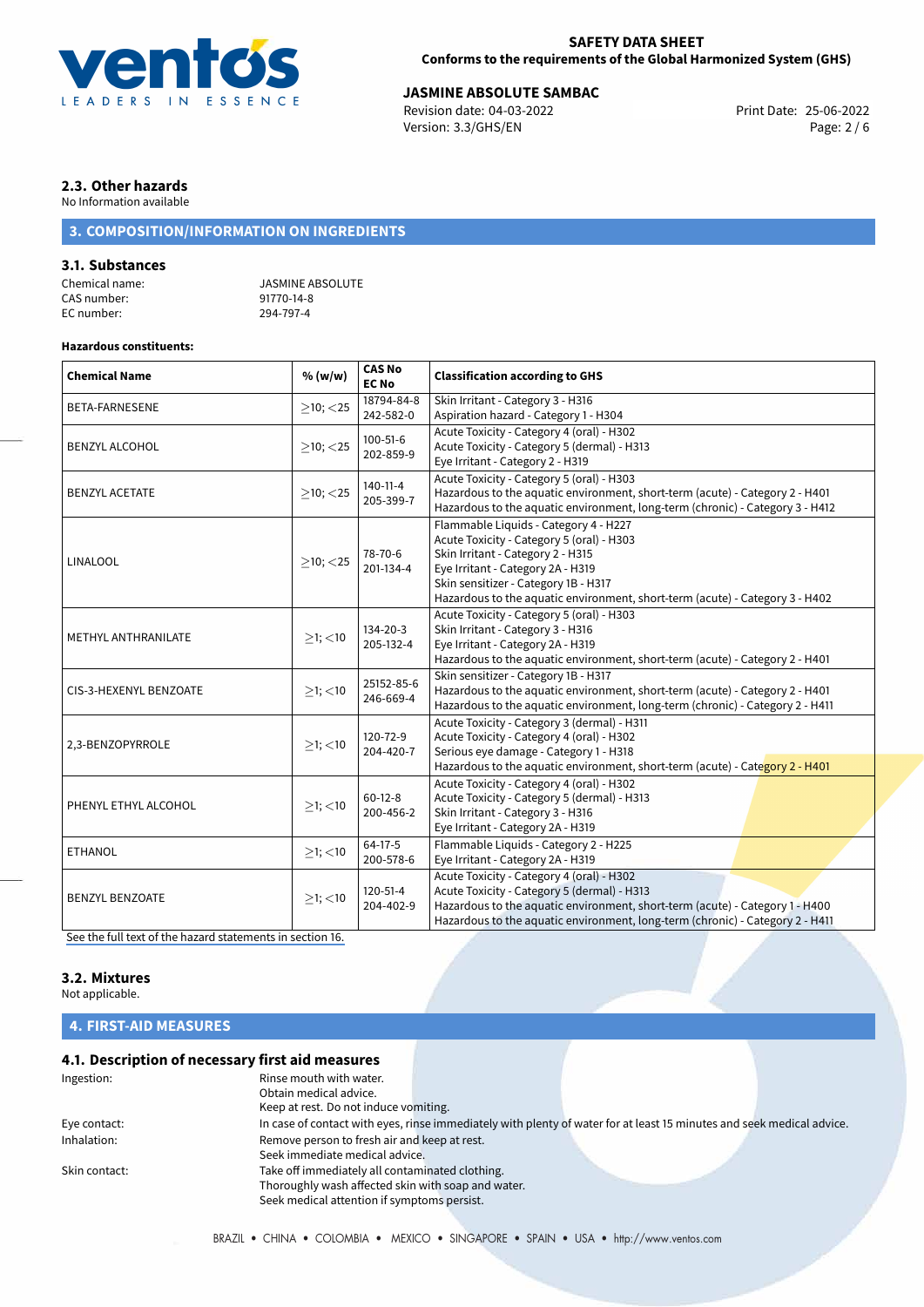

## 25-06-2022 **JASMINE ABSOLUTE SAMBAC**

Revision date: 04-03-2022 Version: 3.3/GHS/EN Page: 3 / 6

## **4.2. Most important symptoms and effects, both acute and delayed**

No information available.

#### **4.3. Indication of any immediate medical attention and special treatment needed**

No information available.

## **5. FIRE-FIGHTING MEASURES**

## **5.1. Extinguishing Media**

Water spray, carbon dioxide, dry chemical powder or appropriate foam. For safety reasons do not use full water jet.

#### **5.2. Special hazards arising from the substance or mixture**

Known or Anticipated Hazardous Products of Combustion: Emits toxic fumes under fire conditions.

#### **5.3. Advice for firefighters**

High temperatures can lead to high pressures inside closed containers. Avoid inhalation of vapors that are created. Use appropriate respiratory protection. Do not allow spillage of fire to be poured into drains or watercourses. Wear self-contained breathing apparatus and protective clothing.

## **6. ACCIDENTAL RELEASE MEASURES**

#### **6.1. Personal precautions, protective equipment and emergency procedures**

Evacuate surronding areas. Ensure adequate ventilation. Keep unnecessary and unprotected personnel from entering. Do not breathe vapor/spray. Avoid contact with skin and eyes. Information regarding personal protective measures: see section 8.

#### **6.2. Environmental precautions**

To avoid possible contamination of the environment, do not discharge into any drains, surface waters or groundwaters.

#### **6.3. Methods and materials for containment and cleaning up**

Cover with an inert, inorganic, non-combustible absorbent material (e.g. dry-lime, sand, soda ash). Place in covered containers using non-sparking tools and transport outdoors. Avoid open flames or sources of ignition (e.g. pilot lights on gas hot water heater). Ventilate area and wash spill site after material pickup is complete.

#### **6.4. Reference to other sections**

Information regarding exposure controls, personal protection and disposal considerations can be found in sections 8 and 13.

## **7. HANDLING AND STORAGE**

## **7.1. Precautions for safe handling**

Do not store or handle this material near food or drinking water. Do not smoke. Avoid contact with the eyes, skin and clothing. Wear protective clothing and use glasses. Observe the rules of safety and hygiene at work. Keep in the original container or an alternative made from a compatible material.

## **7.2. Conditions for safe storage, including any incompatibilities**

Store in tightly closed and preferably full containers in a cool, dry and ventilated area, protected from light. Keep away from sources of ignition (e.g. hot surfaces, sparks, flame and static discharges). Keep away from incompatible materials (see section 10).

## **7.3. Specific end use(s)**

No information available.

## **8. EXPOSURE CONTROLS AND PERSONAL PROTECTION**

#### **8.1. Control parameters**

Components with occupational exposure limits:

| <b>Chemical Name</b>  | <b>CAS No</b>  | Norm.       | 8 hr.      |                 |                   | 15 min.       |      |                   |  |
|-----------------------|----------------|-------------|------------|-----------------|-------------------|---------------|------|-------------------|--|
|                       |                |             |            | ppm             | mg/m <sup>3</sup> |               | ppm  | mg/m <sup>3</sup> |  |
| <b>BENZYL ACETATE</b> | $140 - 11 - 4$ | ES (España) | VLA-ED     | 10 <sup>°</sup> | 62                | <b>VLA-EC</b> |      |                   |  |
| LINALOOL              | 78-70-6        | ES (España) | VLA-ED     |                 |                   | VLA-EC        |      |                   |  |
| ETHANOL               | $64-17-5$      | ES (España) | VLA-ED     |                 |                   | <b>VLA-EC</b> |      | 1.91              |  |
|                       |                | FR (France) | <b>VME</b> | 1000            | 1900              | <b>VLCT</b>   | 5000 | 9500              |  |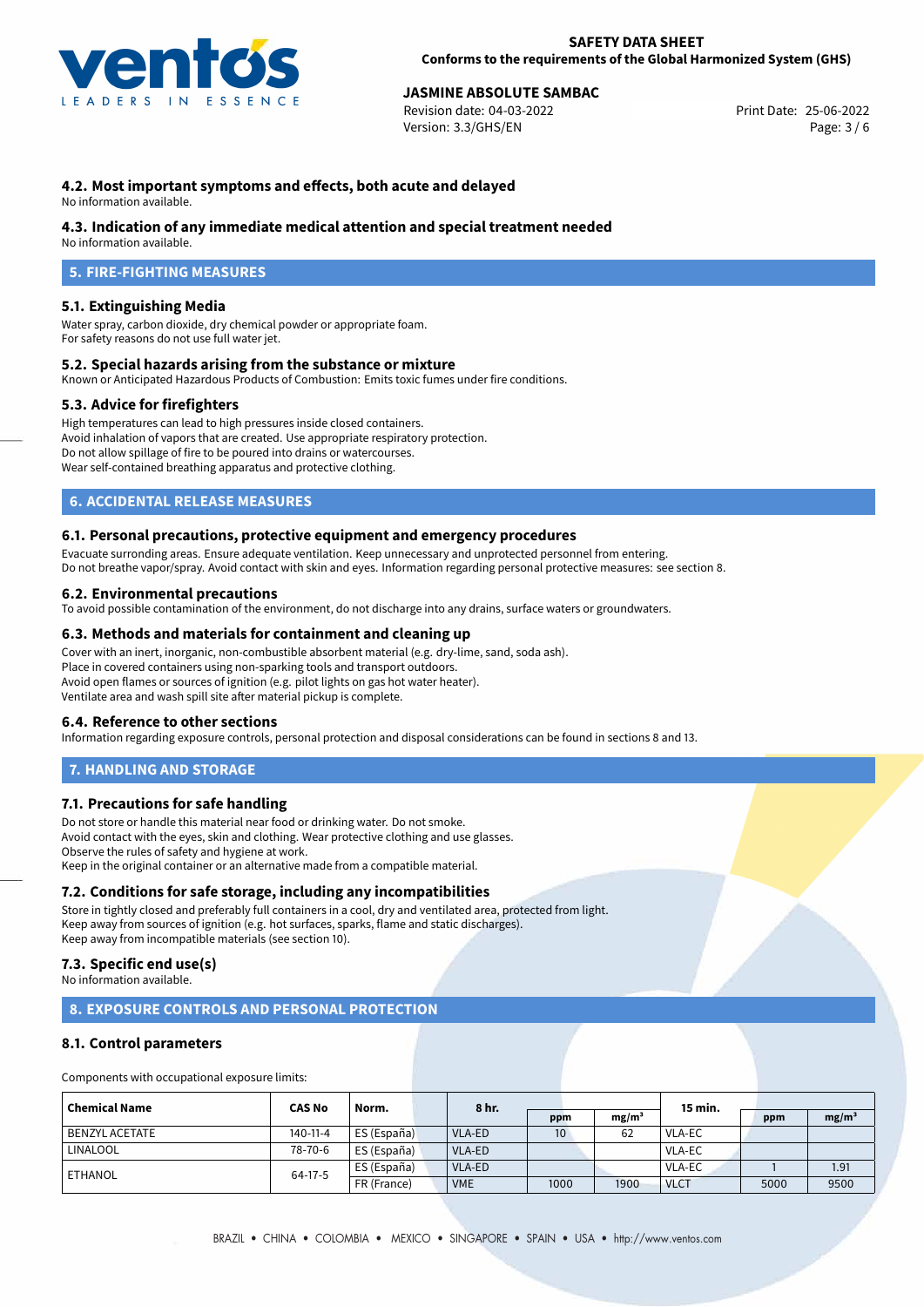

## **JASMINE ABSOLUTE SAMBAC**<br>
Revision date: 04-03-2022<br> **Print Date: 25-06-2022**

Revision date: 04-03-2022 Version: 3.3/GHS/EN Page: 4 / 6

## **8.2. Exposure controls**

Measures should be taken to prevent materials from being splashed into the body. Provide adequate ventilation, according to the conditions of use. Use a mechanical exhaust if required.

#### **8.3. Individual protection measures, such as personal protective equipment**

| Eye/Face protection:             | Chemical safety goggles are recommended. Wash contaminated goggles before reuse.                                                            |
|----------------------------------|---------------------------------------------------------------------------------------------------------------------------------------------|
| Hand Protection:                 | Chemical-resistant gloves are recommended. Wash contaminated gloves before reuse.                                                           |
| Body protection:                 | Personal protective equipment for the body should be selected based on the task being performed and the risks<br>involved.                  |
| Respiratory Protection:          | In case of insufficient ventilation, use suitable respiratory equipment.                                                                    |
| Environmental exposure controls: | Emissions from ventilation or process equipment should be checked to ensure they comply with environmental<br>protection legislation.       |
|                                  | In some cases, filters or engineering modifications to the process equipment will be necessary to reduce emissions to<br>acceptable levels. |
|                                  |                                                                                                                                             |

## **9. PHYSICAL AND CHEMICAL PROPERTIES**

## **9.1. Information on basic physical and chemical properties**

| Appearance:                            | Liguid                      |
|----------------------------------------|-----------------------------|
| Colour:                                | Conforms to standard        |
| Odour:                                 | Conforms to standard        |
| Odour theshold:                        | Not determined              |
| pH:                                    | Not determined              |
| Melting point/freezing point:          | Not determined              |
| Boling point/boiling range (°C):       | Not determined              |
| Flash point:                           | 74 °C                       |
| Evaporation rate:                      | Not determined              |
| Flammability:                          | Not determined              |
| Lower flammability/Explosive limit:    | Not determined              |
| Upper flammability/Explosive limit:    | Not determined              |
| Vapour pressure:                       | 13,33266 Pa                 |
| Vapour Density:                        | Not determined              |
| Density:                               | 0,943 $-0$ ,988 g/mL (20°C) |
| Relative density:                      | $0,943 - 0,988$ (20°C)      |
| Water solubility:                      | <b>INSOLUBLE IN WATER</b>   |
| Solubility in other solvents:          | SOLUBLE IN ETHANOL          |
| Partition coefficient n-octanol/water: | Not determined              |
| Auto-ignition temperature:             | Not determined              |
| Decomposition temperature:             | Not determined              |
| Viscosity, dynamic:                    | Not determined              |
| Viscosity, kinematic:                  | Not determined              |
| Explosive properties:                  | Not determined              |
| Oxidising properties:                  | <b>NONE EXPECTED</b>        |

## **10. STABILITY AND REACTIVITY**

#### **10.1. Reactivity**

No hazardous reactions if stored and handled as prescribed/indicated.

## **10.2. Chemical stability**

The product is stable if stored and handled as prescribed/indicated.

#### **10.3. Possibility of hazardous reactions**

No hazardous reactions if stored and handled as prescribed/indicated.

#### **10.4. Conditions to Avoid**

Conditions to Avoid: Excessive heat, flame or other ignition sources.

#### **10.5. Incompatible materials**

Avoid contact with strong acids and bases and oxidizing agents.

#### **10.6. Hazardous decomposition products**

During combustion may form carbon monoxide and unidentified organic compounds.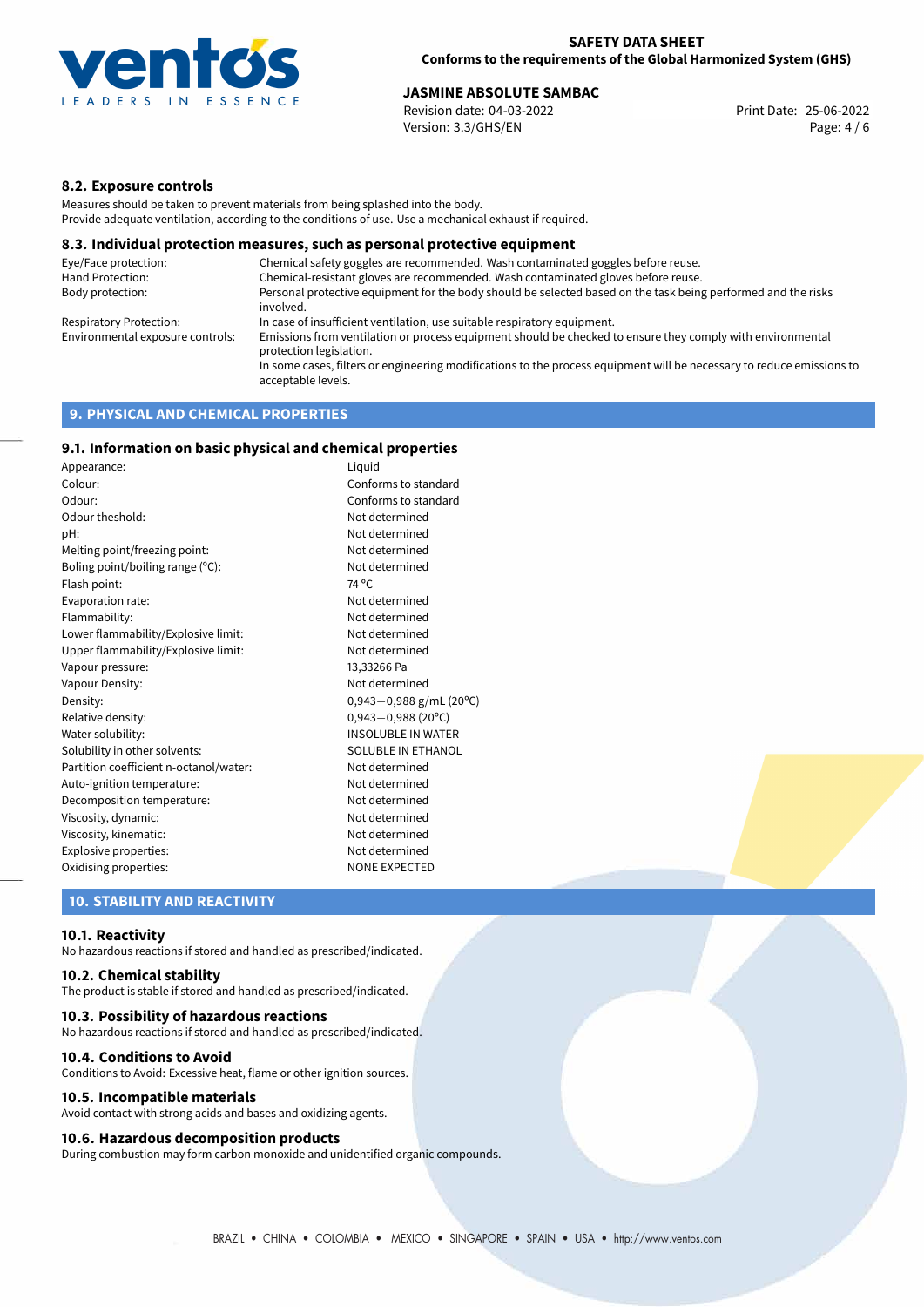

## **JASMINE ABSOLUTE SAMBAC**<br>
Revision date: 04-03-2022<br> **Print Date: 25-06-2022**

Revision date: 04-03-2022 Version: 3.3/GHS/EN Page: 5 / 6

## **11. TOXICOLOGICAL INFORMATION**

| Acute toxicity                    | May be harmful if swallowed.                                              |
|-----------------------------------|---------------------------------------------------------------------------|
| Skin corrosion/irritation         | Causes skin irritation.                                                   |
| Serious eye damage/irritation     | Causes serious eye damage.                                                |
| Respiratory or skin sensitisation | May cause an allergic skin reaction.                                      |
| Germ cell mutagenicity            | Based on the data available, the criteria for classification are not met. |
| <b>Carcinogenicity</b>            | Based on the data available, the criteria for classification are not met. |
| Reproductive toxicity             | Based on the data available, the criteria for classification are not met. |
| STOT-single exposure              | Based on the data available, the criteria for classification are not met. |
| <b>STOT-repeated exposure</b>     | Based on the data available, the criteria for classification are not met. |
| <b>Aspiration hazard</b>          | May be fatal if swallowed and enters airways.                             |

## **12. ECOLOGICAL INFORMATION**

## **12.1. Toxicity**

**Assessment:**

Toxic to aquatic life. Harmful to aquatic life with long lasting effects. **Experimental/calculated data:** No information available.

## **12.2. Degradability**

No information available.

#### **12.3. Bioaccumulative potential**

No information available.

#### **12.4. Soil mobility**

No information available.

## **12.5. Other adverse effects**

See also sections 6, 7, 13 and 15 Do not allow to get into waste water or waterways.

#### **13. DISPOSAL CONSIDERATIONS**

#### **13.1. Waste treatment methods**

Dispose of in accordance with national and local environmental regulations.

## **14. TRANSPORT INFORMATION**

|                                  | <b>ADR/RID/ADN</b>                | <b>IMDG</b>                       | <b>IATA-ICAO</b>                  |
|----------------------------------|-----------------------------------|-----------------------------------|-----------------------------------|
| 14.1. UN Number                  | Not classified as hazardous goods | Not classified as hazardous goods | Not classified as hazardous goods |
| 14.2. UN Proper Shipping Name    | Not applicable                    | Not applicable                    | Not applicable                    |
| 14.3. Transport Hazard Class(es) | Not applicable                    | Not applicable                    | Not applicable                    |
| 14.4. Packing Group              | Not applicable                    | Not applicable                    | Not applicable                    |
| 14.5. Environmental hazards      | No                                | <b>No</b>                         | <b>No</b>                         |
| <b>Additional information</b>    |                                   |                                   |                                   |

#### **14.6 Special precautions for user**

None known

## **14.7. Transport in bulk according to Annex II of MARPOL 73/78 and the IBC Code**

No information available

## **15. REGULATORY INFORMATION**

## **15.1. Safety, health and environmental regulations/legislation specific for the substance or mixture**

No information available

## <span id="page-4-0"></span>**16. OTHER INFORMATION**

**Full text of the R-phrases, hazard statements and precautionary statements mentioned in section 3:**

H225 – Highly flammable liquid and vapour.

H227 – Combustible liquid.